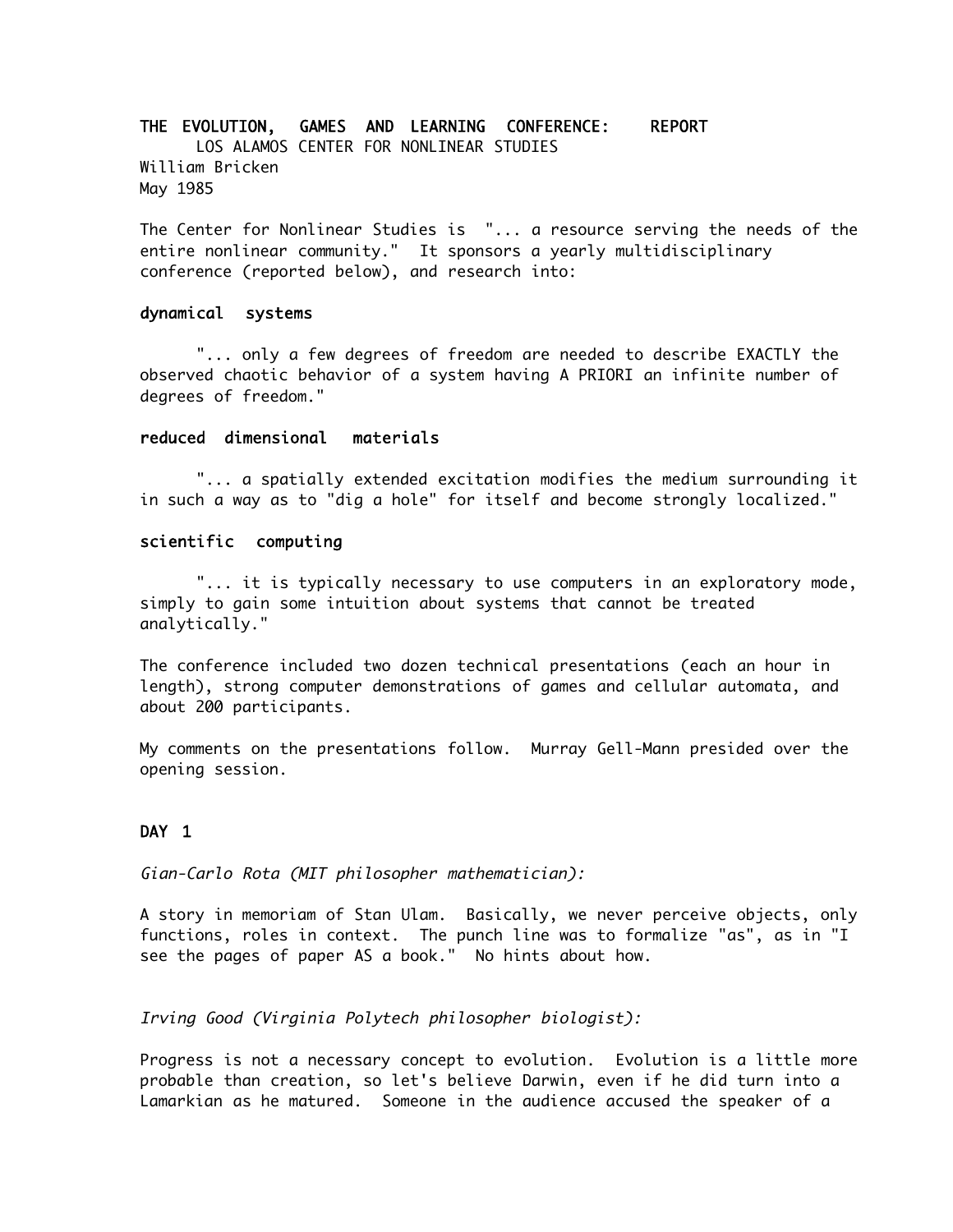vicious attack on the Lord's creation, and the question period ended abruptly.

## James Valentine (UCSB oceanographic paleontologist):

Evolution is not stable in time. The fossil record (from the ocean) shows rapid bursts of diversity at all hierarchical levels followed by selective smaller extinctions. Diversity radiates outward and is not a sequential process. Evolutionary intermediates (like non implemented ideas) are local, nondiversified, and rapidly changing. About 1/3 of all niches are OPEN when times are stable. Extinction keeps niches open and change chugging.

#### Norm Packard (Princeton young mathematician):

Let's view evolution as a slow trajectory of changing state spaces in the space of state spaces. Each space has its own fast dynamic. (Gell-Mann interrupts: you can do that merely by increasing the number of parameters in a single state space.) Thus corrected, Norm showed us some nice pictures of colorful cellular automata.

## Bernardo Huberman (Xerox PARC computer scientist):

Excellent research about the laws governing the relations between parts and wholes. To get effective decoupling between hierarchical levels, let the large scale structures act as static constraints while integrating over the lesser structures. Adaptable algorithms and architectures accept variation in structure without variation in organization. They have an architecture of densely interconnected decision nodes that iteratively converges to uniquely recognize input structures.

Stephen Wolfram (Princeton cellular automata guru and young mathematician):

Cellular automata are discrete approximations of partial differential equations (or iterated continuous mappings on the Cantor set). But some classes are so complex that the easiest way to predict the next state is to calculate it. The implication: evolution is computationally irreducible; the best way to predict what comes next is to wait and see. For complex systems, prediction and behavior are equivalent. We can only predict general features, we can only specify general goals; leave the details to emergence. But we can, via a control meta-structure, guide the details. The fixedpoints of cellular automata form a natural language for control of computation. We find them by random search since their attractor basins are fractal. Actually, Stephen is out of ideas at this point. He is also guilty of one-dimensional perspective.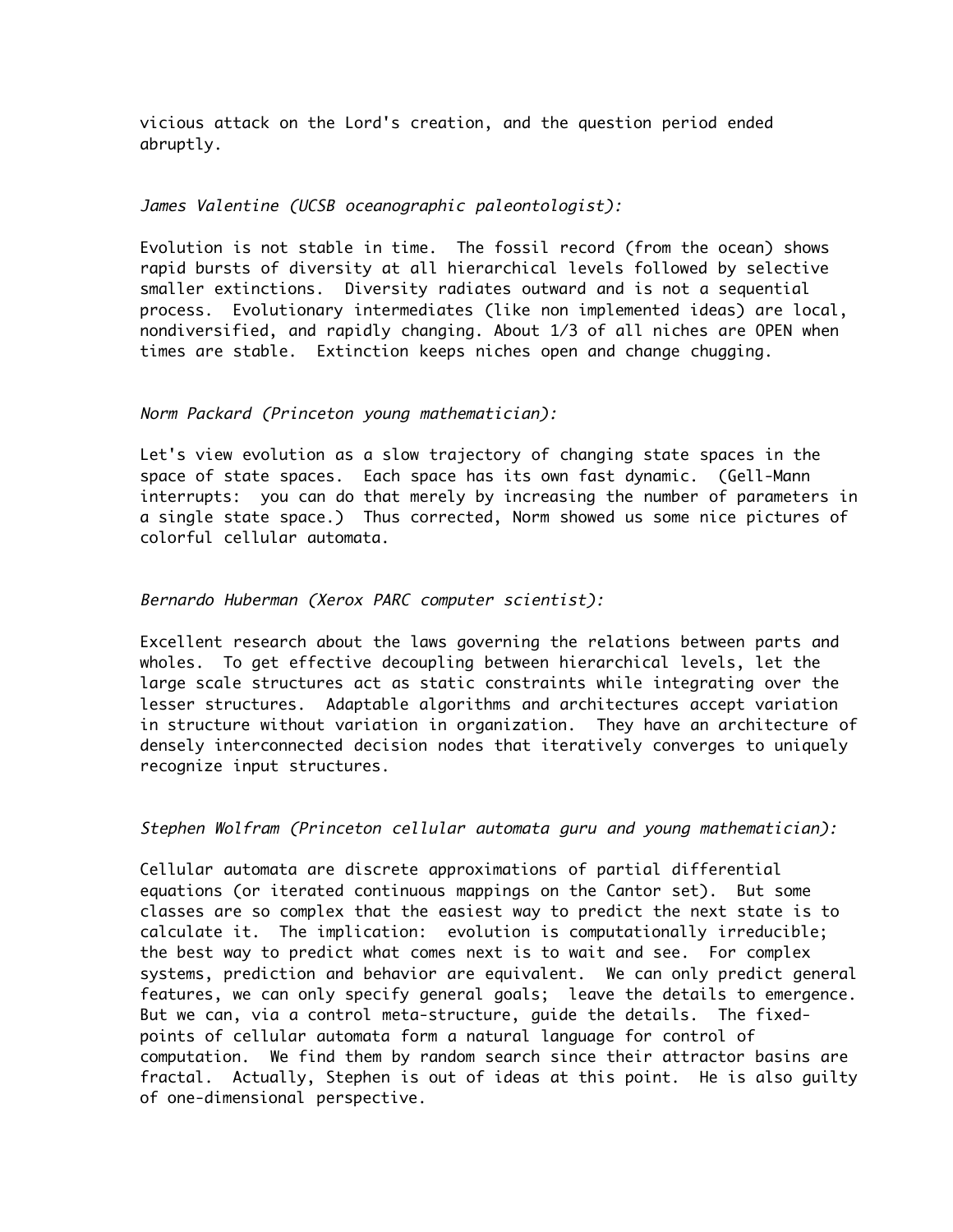# End of Day 1 Comments Score: Computer Science: 1 Mathematics: 0 Biology, the umpire, is blind Idea of the Day: The real competition in evolution is between existence and extinction. Close Second: For complex systems, predicting behavior means observing behavior. Raspberry of the Day: one-dimensional cellular automata (beautiful but dumb) Cliffhanger of the Day: Will experimental mathematics seduce the formalists? Thus far in our story, the lets-take-a-look approach of trendy new mathematicians has flashed

# DAY<sub>2</sub>

Hans Berliner (CMU, AI in backgammon):

Old polynomial twiddling in evaluation functions. Some folks just can't mature past numbers.

its sexiest curves. The old men of the continuous school have been

entertained by the naivety of youth. Tomorrow, the games.

Morton Davis (City College NY, ?):

Why did this guy make a fool of himself? NEVER present an idea that is thirty years old without consulting the references. (For the curious, it was shallow evaluation, shallowly thought out, shallowly presented.)

Peter Frey (Northwestern psychologist):

Classical (a la Samuels) feature weighting in the board game Othello, with surprising results. First, the experts are wrong: the program rewrote the strategy of the game and won the World Championships. Second, never play a losing strategy twice (obvious, but seldom implemented). Excellent research in a domain that is better suited for machine play than for humans. Note that knowledge engineering not machine learning decides features. The machine can decide among the selection of features. Non-linear evaluation is mandatory.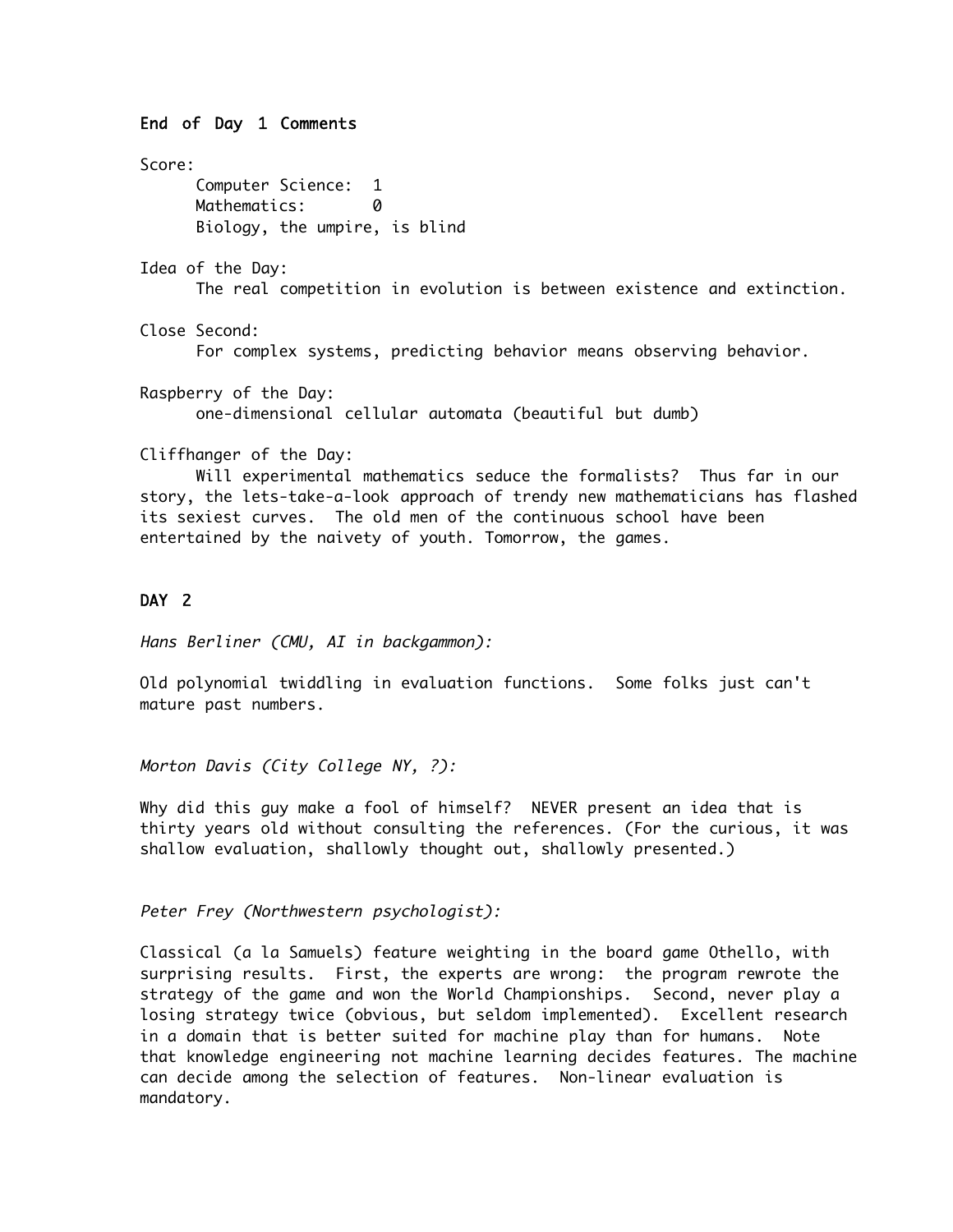John Maynard-Smith (Univ. of Sussex, evolutionary biologist, DUDE):

A fundamental contributor to mathematical population biology. Others at the conference deferred to his wisdom (A typical comment: "Since John is in the audience, I will be very careful about what I say."). In the game theory of interaction, all asymmetries must be perceivable. That is, mental preparation is irrelevant. If you glue a small lead weight on the back of some spiders, they will win the showdown for the territory because they move as if they were bigger. Major concept: Evolutionary Stable Strategies (ESS), an operational definition of fitness. Characteristics of an ESS: needs many trials to stabilize transients, never completely disappears, recent trials contribute more, probability of occurrence determined by external payoffs (sounds like Pavlovian reinforcement, but the animal chooses it autonomously). Animal behavior is far more sophisticated and complex than our simplistic models.

# Peter Schuster (Univ. of Vienna, biological mathematician):

A student of the Eigen school (see Hypercycles, Eigen's book). Superb mathematical modeling of autocatalytic processes. The Europeans excel in theoretical work. Selection and mutation are the same concept. Replication processes is the key to understanding evolution. Selection is error-free replication. Mutation is the error term in this process. First order autocatalysis must be error-free. Higher order autocatalysis must be constrained: this is the source of the no-free-lunch concept (i.e. the environment is finite). By the way, multiple reentry of LOSP imaginary variables models poly-autocatalysis as complex indication waves. Schuster studies simple replicating systems (template induced RNA synthesis). Necessary components: a template or initialization, strand matching or unification, and strand separation or drawing conclusions. Autocatalytic reactions are robust, they wash out random effects. That is, evolution is driven by self-reference not by mutation.

## Stuart Kauffman (U. of Pennsylvania evolutionary biologist):

Autocatalytic reactions are the inevitable origin of life. Cleavage and joining of simple molecules is all that is necessary to form a supercritical set which begins massive catalysis. The problem is to find a differentiation mechanism, otherwise its universal Gaia (well that phrase is redundant, Gaia is universal; differentiation is unnecessary.). Provocative ideas, slightly askew.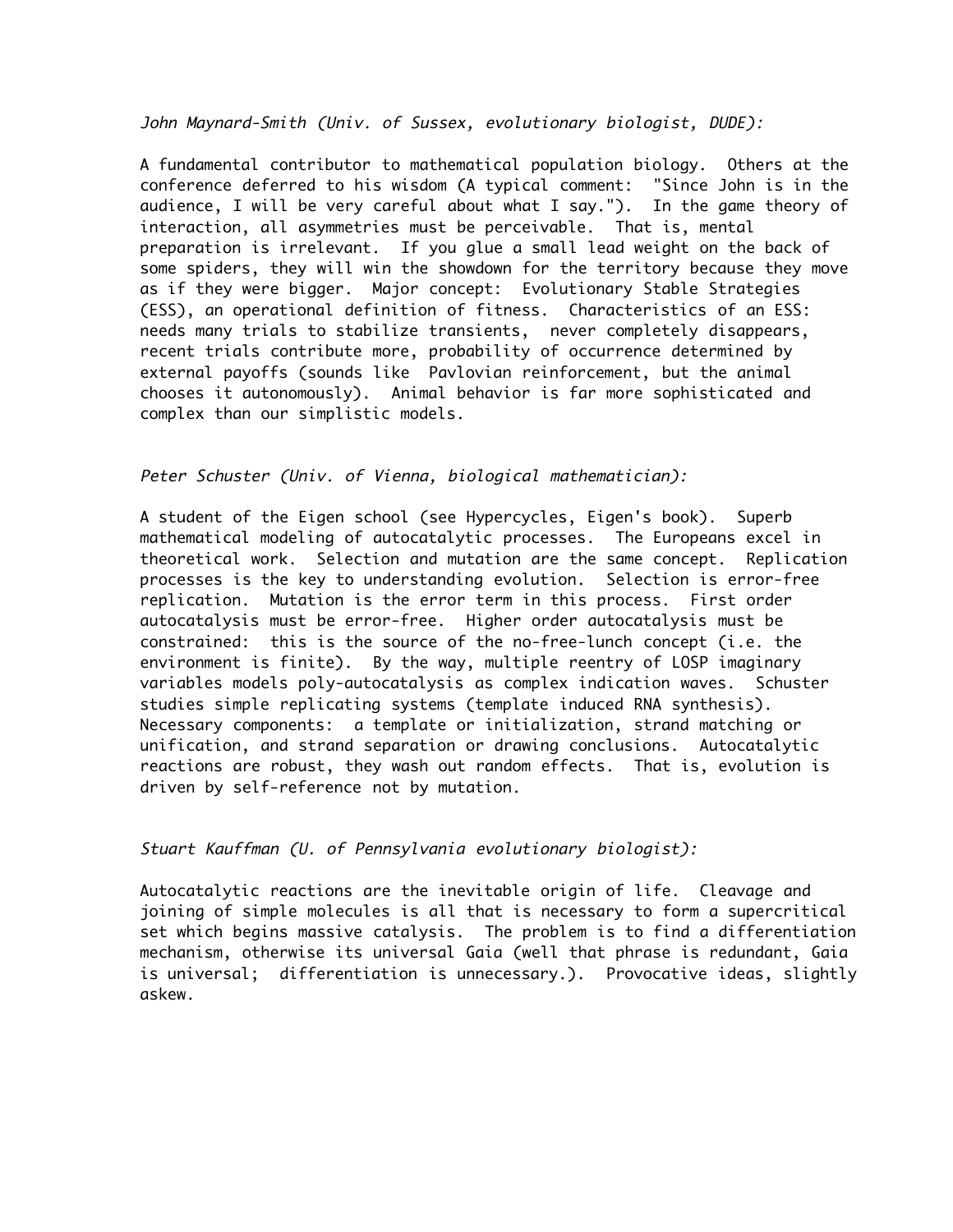#### End of Day 2 Comments

Score for the Day: Mathematical Biology: 3 Computer Science: 1 Idea of the Day: Learning and evolution are self-referential, not random, processes. Runner-Up: If the domain is right, the machine can teach the humans (eg: Othello rewrite). Let's Talk About This More Award: Kauffman's inevitable autocatalysis. Raspberry of the Day: Search the literature before you open your mouth, Morton. Wisdom of the Sages: Human simplification is anti-descriptive. Wisdom of the Sages, Part II: If you do not have a self-referential foundation, you cannot know what you think you know. Growing Suspicion: The better the school, the better the speaker. Special Session on Computer Games and Simulations

Bruce Wilcox (GO):

An American codification of the inscrutable tactics of the world's simplest complex game. Excellent for beginners, misses the whole point for experts. Still, the computer is a powerful analyst of local phenomenon. I learned a lot. On the IBM-PC: interface is poor, play is moderately good, theory is excellent. Bruce is negligent in not writing a book.

Hans Berliner (BACKGAMMON):

The World Champion because of lucky rolls. Old but entertaining. No interface, play is excellent, theory is good.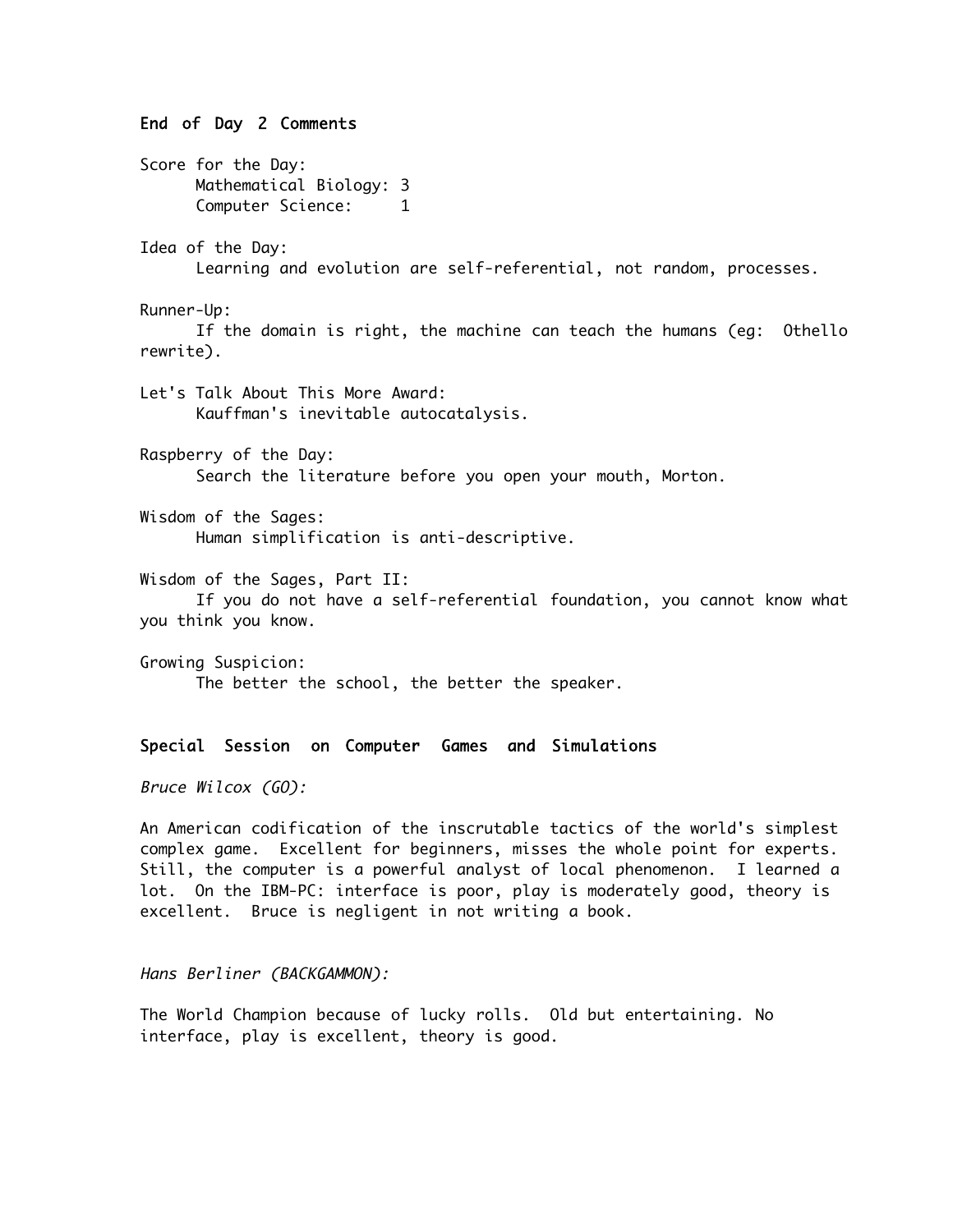#### Peter Frey (OTHELLO):

A delightful experience. Fast, smarter than the reference materials, very educational. On some 64K machine: interface is poor, play is superb, theory is ground-breaking.

#### Robert Hyatt (CHESS):

A well-studied topic, this work is becoming a good product. Still hard to beat, still idiosyncratic, still evolving. Interface is excellent, play is very good, theory is established.

#### David Slate (CHECKERS):

Another world champion. On the IBM-PC: interface is poor, play is excellent, theory is old but good.

Stephan Wolfram (one-dimensional cellular automata):

A comprehensive research tool; the user can specify thousands of rules and initializations. Very fast, very pretty, but there may not be a lot more. The information is so dense that it must be "analyzed" visually. Social faux-pas of the conference: Stephen tried to SELL cellular automata postcards.

#### Chris Langley (automata, LIFE, genetic algorithms):

A consummate hacker and a beautiful system. Excellent interface, very fast processing, complex theory. He demonstrated, in living color, selfreproducing automata, foraging ant-automata, and the best LIFE processor I've ever seen (10^5 pixels, 1/2 second update). Works for Holland at Michigan.

#### Summary of Machine Demonstrations

Humans are no longer in competition for games. Even very simple learning algorithms outstrip our tricks. The relative rate of evolution of ability is about 20 to one in favor of machines over humans.

Automata are startlingly beautiful, approaching a visual aesthetic.

The quality of the interface dictated the assessment of the program.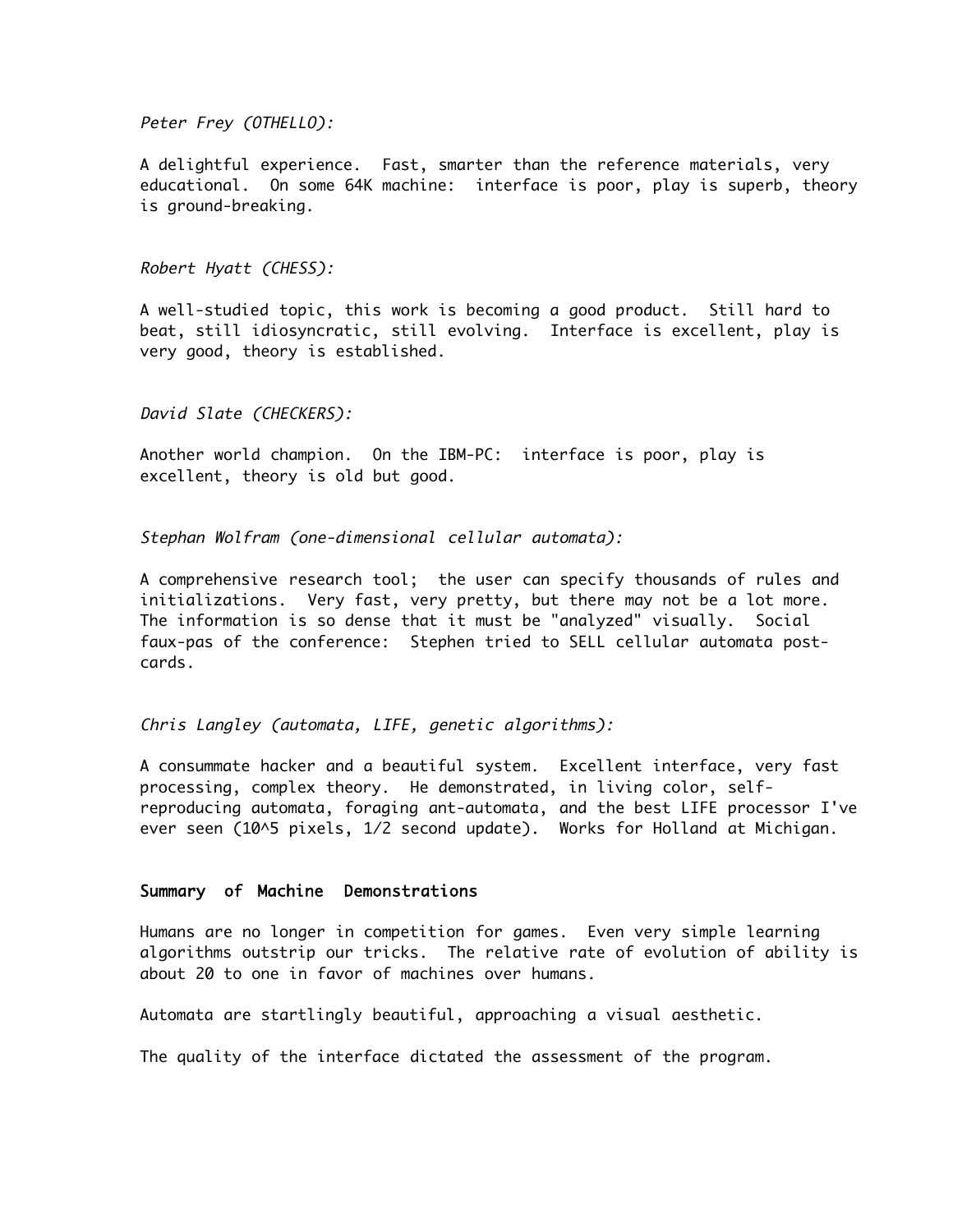# DAY 3

John Conway (Cambridge, pure mathematician and DUDE):

How LIFE was invented. Most random sets of rules will produce a Universal computing machine (Turing equivalent), the problem is finding the subset of the space of configurations that is Universal, and proving it so. Emergent phenomena are not necessarily describable in a condensed form. (Prediction is behavior, again.) Modern mathematics is an experimental discipline guided by a juggler's intuition.

## L. Valient (Harvard, psychological computer scientist):

Assumptive rehash of generalization of Predicates. Fifteen years out of date. Learning is the computational deduction of a recognition algorithm. Granularity is the main issue. I/O testing is never sufficient for learning. Pigeons overgeneralize.

## John Denker (Bell Labs, game-author physicist computer scientist)

My vote for the most provocative research. Neural networks come of age. 10^5 electronic neurons, each consisting of a resistor synapse and dendriteaxon connections, all fully interconnected. This architecture can be configured by adjusting the resistance of each element into a system that models gradient fields. Learning occurs by local modification of the gradient topology; fixed-points form the stable system responses, and thus the memory of what is learned. Extremely robust and fault tolerant; holographic distribution of memory (ie: the system still works even if half of the electronic neurons are broken). Known matrix algebra techniques drive the optimal formation of gradient fields. Think in terms of eigen-behaviors: fixed-points of dynamic fields as evolutionary stable strategies. Throughout the conference, John kept reminding speakers that neural networks have evolved way beyond perceptrons.

Puye Cliff-Dwellers (circa 1300 A.D., damn Cortez):

The afternoon was for sightseeing. Vibes of ancient ceremonies intermingle with atomic fusion. The Bomb and the Canyon are both secret.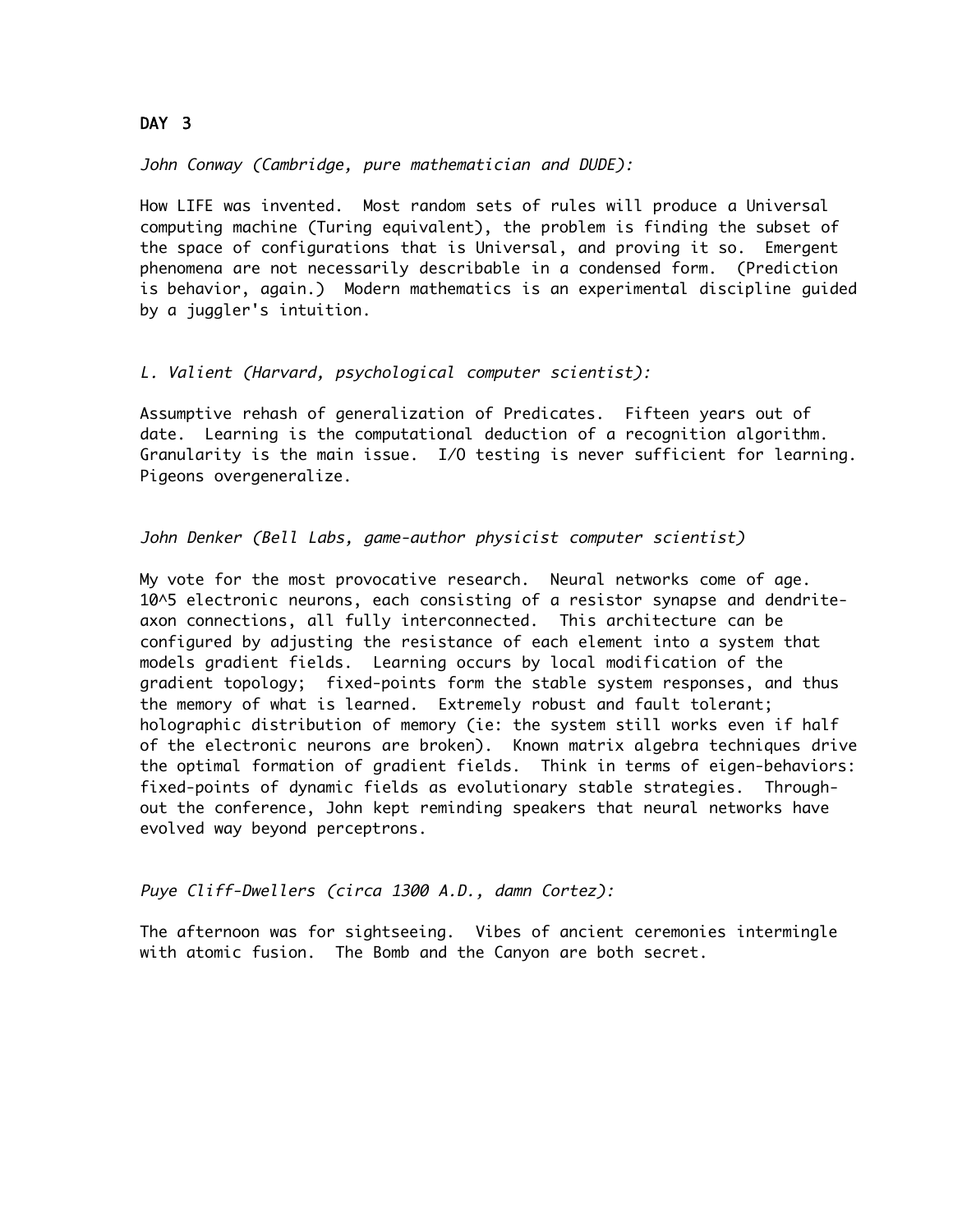## End of Day 3 Comments

Score: Pure Mathematics: infinity Psychology: 0 Idea of the Day: Universality is common; recognition is rare. Most Pregnant Research: Neural networks Raspberry of the Day: Psychologists trying to do Computer Science. Wisdom of the Sages: Play now, formalize later, but formalize eventually.

# DAY 4

Stephan Brams (NYU, mathematical political scientist):

Game theory can be modified by probabilistic payoffs to give stable strategic results. Specifically, if we threaten the Russians with probabilistic retaliation conditioned inversely on the extent of their threat, a stable cooperation can evolve. The inversion comes from the incredulity of big threats. Good mathematics based on silly premises (a common mode); who says the superpowers are playing the same game? Brams is better known for the game-theoretic analysis of God: omniscience is over-rated because, in some games, it doesn't help One to win. I need a new category similar to science fiction: mathematic fiction. The story (or proof) is credible, but the premises are outlandish.

Stanley Reiter (Northwestern, mathematical economist):

Heavy mathematical modeling of the goods consumption mechanisms. Memory is equivalent to communication; just allow the message to carry its antecedents, which it does anyway for comprehensibility. There is a direct trade-off between message density and complexity of process: more communication simplifies processes. The conclusion is that free speech simplifies government, and inversely, Communist regimes foster unsolvably complex management problems. There is something here for system architecture. I fell asleep during the details.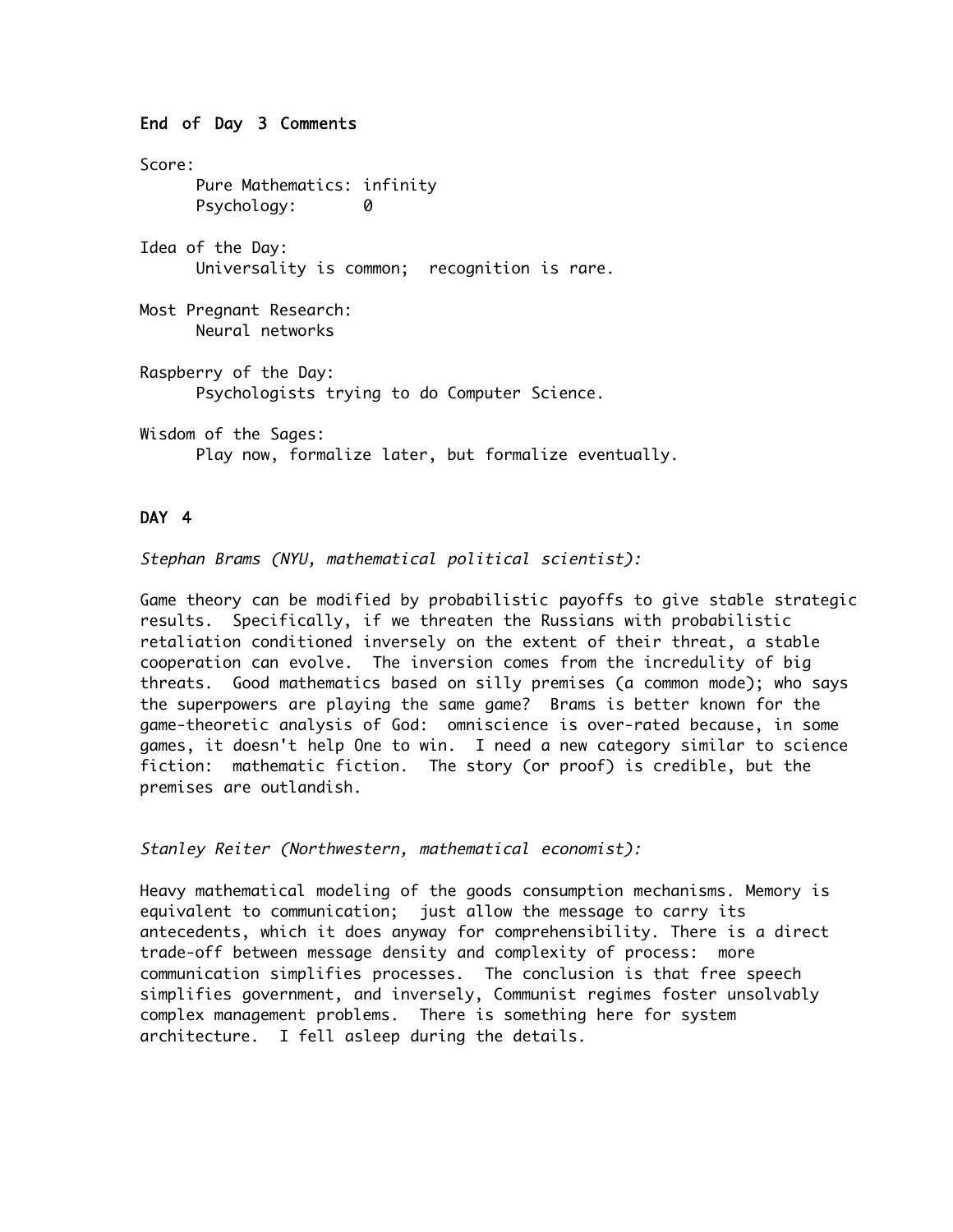#### Michael Conrad (Wayne State, biologist computer scientist):

Evolutionary processes are self-organizing. An attempt at the algorithmic specification of evolution. This work started well and then degenerated into complexity. The simple model produced strange behavior, and rather than finding the original source of mis-modeling, Conrad added much more complexity (patches) until it was impossible to follow. Then he had his graduate students add still more "features". A good example of bad research.

# J. Deneubourg (U. Brussels, ant biologist):

Individual ants learn, and display idiosyncratic behaviors. Behavior of species and colonies differ markedly. Ants know how to amplify individual learning to group activity. When you look closely, a single ant is not a automaton, it is fairly focused in its behavior. New hope for simple machines learning complex patterns.

## Jack Cowan (U. Chicago, neuropsychologist):

This guy spoke like a DUDE. All animals have a topological map from retina to cortex. The wiring is very plastic and can regenerate. By surgical intervention (like slicing an eye in half and regenerating the optical fibers), we can map the connective process. Generally the topology and the boundaries of the mapping is consistent over a wide variety of mutilations and interventions. The technical details of this way of exploring brains are complex, but can be modeled by very general dynamic equations. Experimental surgeons have tried ingenious experiments, and strange phenomena occur (eg: interleaved multiple maps from eyes added onto backs). Somehow the neural connections find the right pathways to preserve topology.

John Holland (U. Michigan, computer scientist AI):

An AI architecture that learns. Three nested systems: the inner most is the standard rule-based expert system with its goals coded as meta-rules; on top of that is the simple learner, driven by the utility (usage) of the existing rules; and on that is the discovery learner, the genetic algorithm. The simple learner addresses the credit assignment problem. All rules fire in parallel. When the environment changes so that it rewards (via a payoff structure) the system, the active rules share the payoff. Payoff propagates through the rules by a commodity model: if R1 calls R2, when R2 is successful, it pays R1. The actual mechanism is more complex, and is regulated by passing messages between rules. All messages are coded as bit arrays, one bit per feature (so for example, 101 might mean YES trunk, NO wings, YES grey). A # is used as a don't care bit; it is the means of generalization. Firing of rules actually means matching bit sequences. So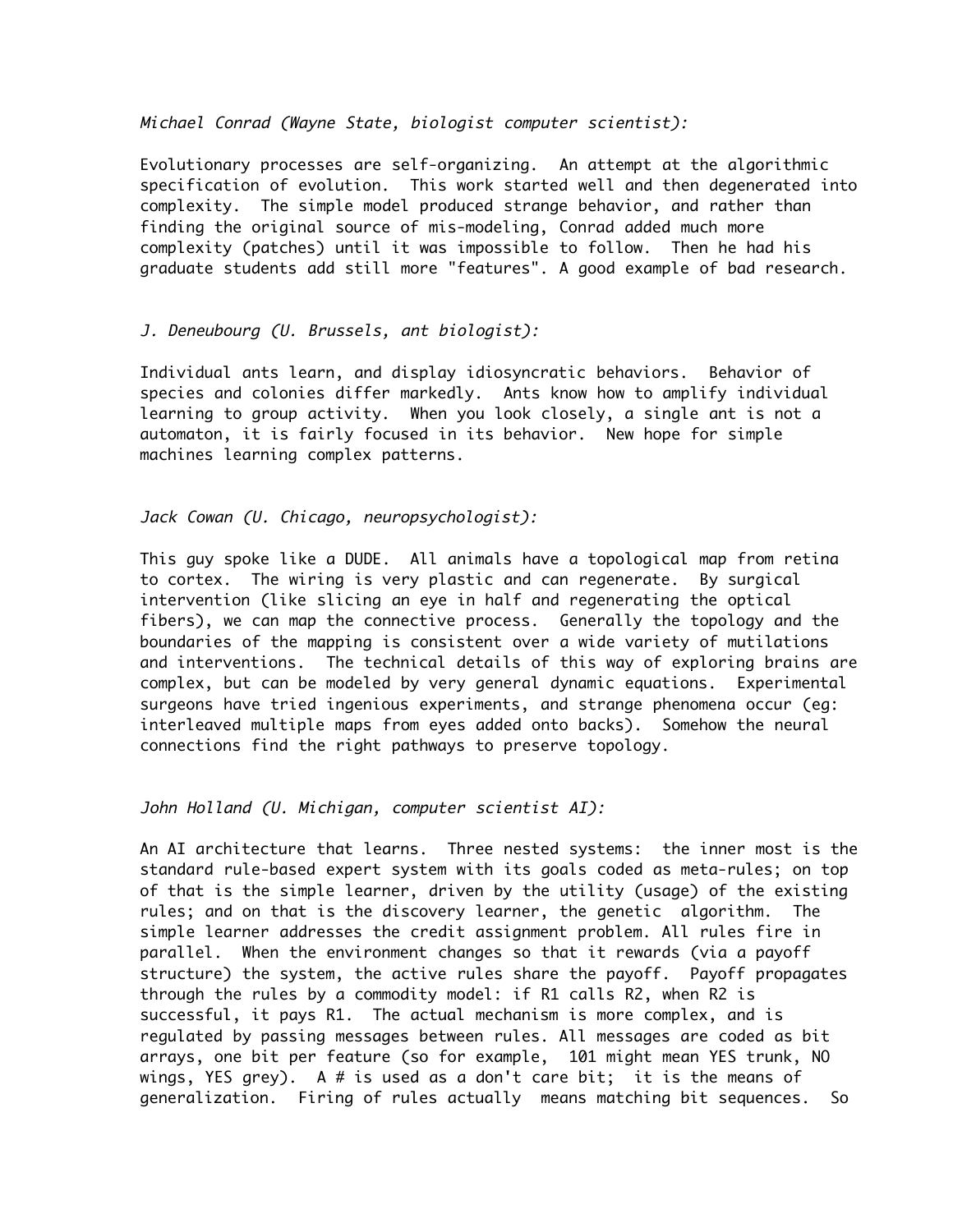a rule looks like: 10##0#1//####101, with the double slash separating condition from action. Actions are messages, and the rule pays to post its message, which might trigger either payoff (feature recognition) or other rules. The genetic algorithm crosses rules randomly, just like genetic cross-over mutation. Weak rules are weeded out because they don't get called and consequently don't get paid. Strong rules compete for payoff and those that survive (get lots of payoff) are effectively learned, or created. So wealth via usage is equivalent to biological fitness. Strong rules give birth to children which increase the chance of mutation of that rule. Extinction of weak rules leaves blocks of rules that act like rule sets. We are talking 10^5 iterations for things to happen, but they are serious enough to have built a chip. This work created a lot of enthusiasm, and Holland's followers are devoted. On close inspection, the idea looks clunky; the enthusiasm might be from lack of AI knowledge. However it is the first to actually achieve evolutionary modeling.

## End of Day 4 Comments

Score for the Day: Frog mutilators: 1 Concept mutilators: 1 Idea of the Day: Each ant is an individual. Second-place: Memory and communication are indistinguishable. Get Em Gossiping Award: Genetic algorithms let expert systems evolve. Raspberry of the Day:

If you don't understand something, have your graduate students make it more complex.

Gross Me Out Award: Take half an eye, attach it to the wrong half of a brain, and watch the frog jump backward toward its food.

## DAY 5

Marcus Feldman (Stanford, biologist and semi-DUDE):

All you computer scientists modeling biology don't know any biology. The genetic algorithm, for instance, is haploid, so it models some rare fungi. All animals are diploid in their chromosomes. Further, "random" mutations